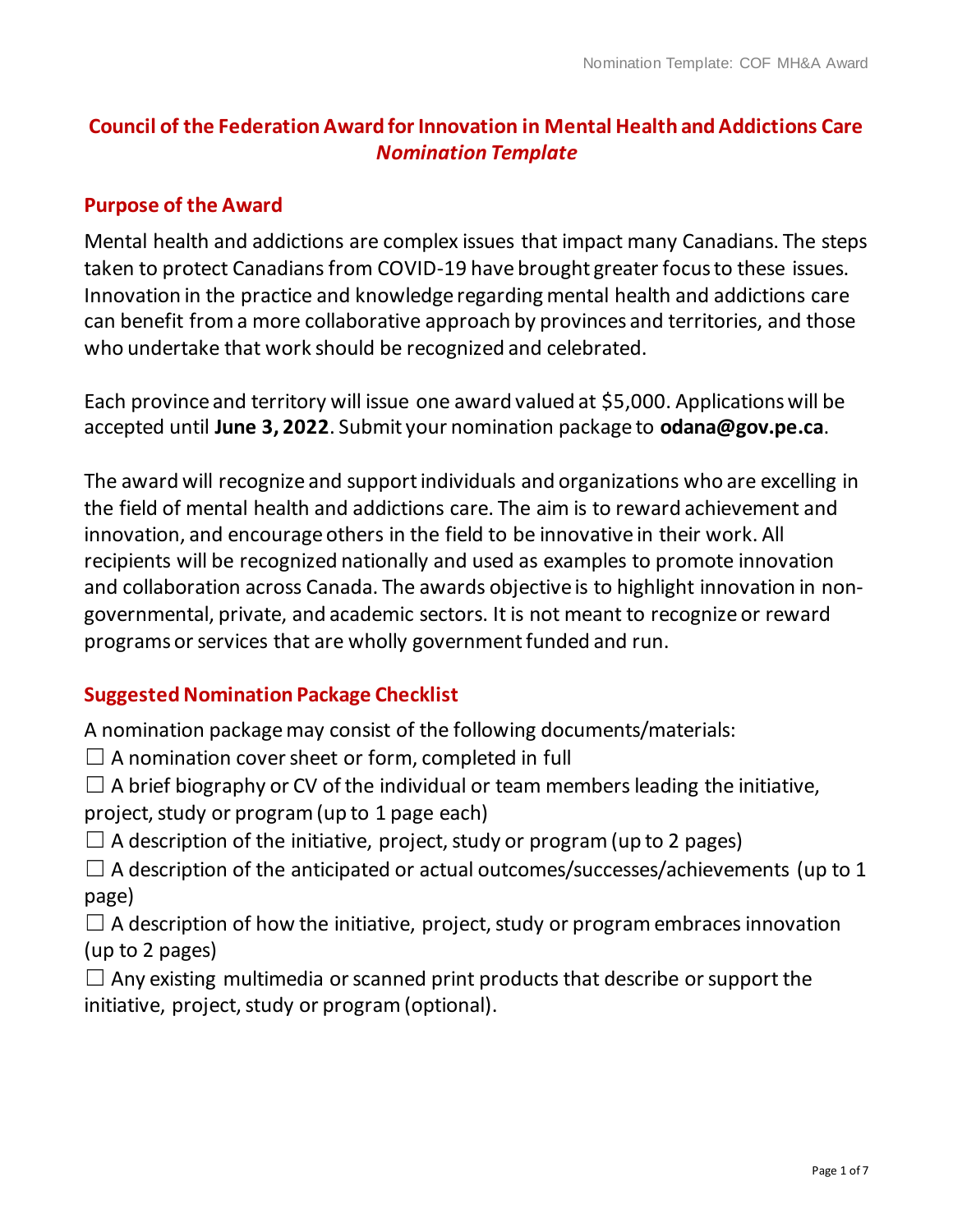### **Council of the Federation Award forInnovation in Mental Health andAddictions Care** *Nomination Cover Sheet*

Province or Territory:

Initiative, Project, Study or Program Name:

Primary Contact (Nominee):

Title or Position:

Email:

Phone:

I confirm that this application meets the requirements of the province or territory to which I am applying to.

I acknowledge that the information provided in this application will be shared for evaluation in my province or territory, and may be shared with the Council of the Federation and/or other provinces and territories during and after evaluation.

Name:

Signature: \_\_\_\_\_\_\_\_\_\_\_\_\_\_\_\_\_\_\_\_\_\_\_\_\_\_\_\_\_\_\_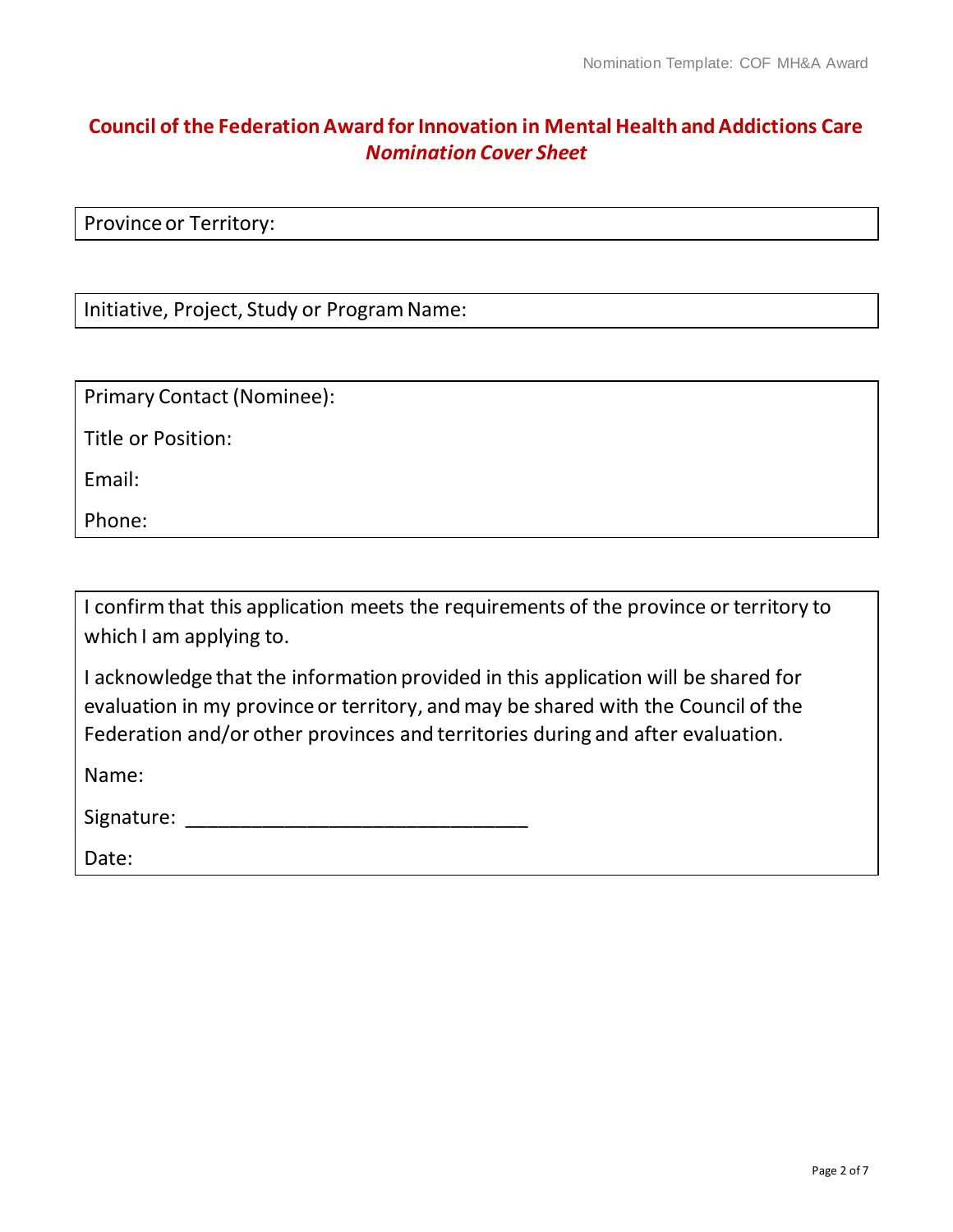## *Biography or CV*

Provide a brief biography or CV for the team or key individuals who are leading the initiative, project, study or program. You may fill in the form, or attach separate documents. Maximum 1 page each.

Bio or CV 1 Name:

Bio or CV 2 Name:

Bio or CV 3 Name: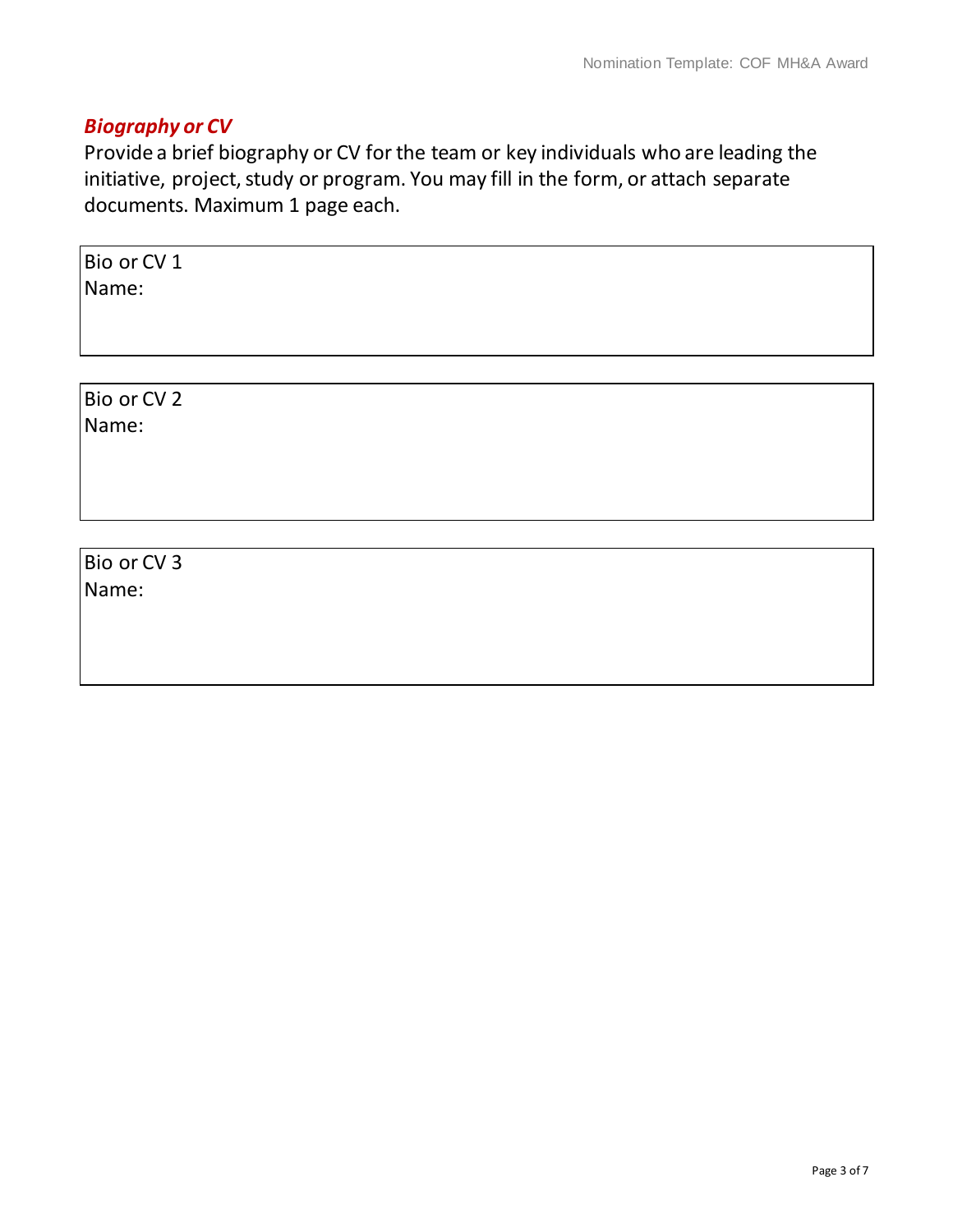## *Description*

Provide a description of the initiative, project, study or program. You may fill in the form, or attach separate documents. Maximum 2 pages.

Description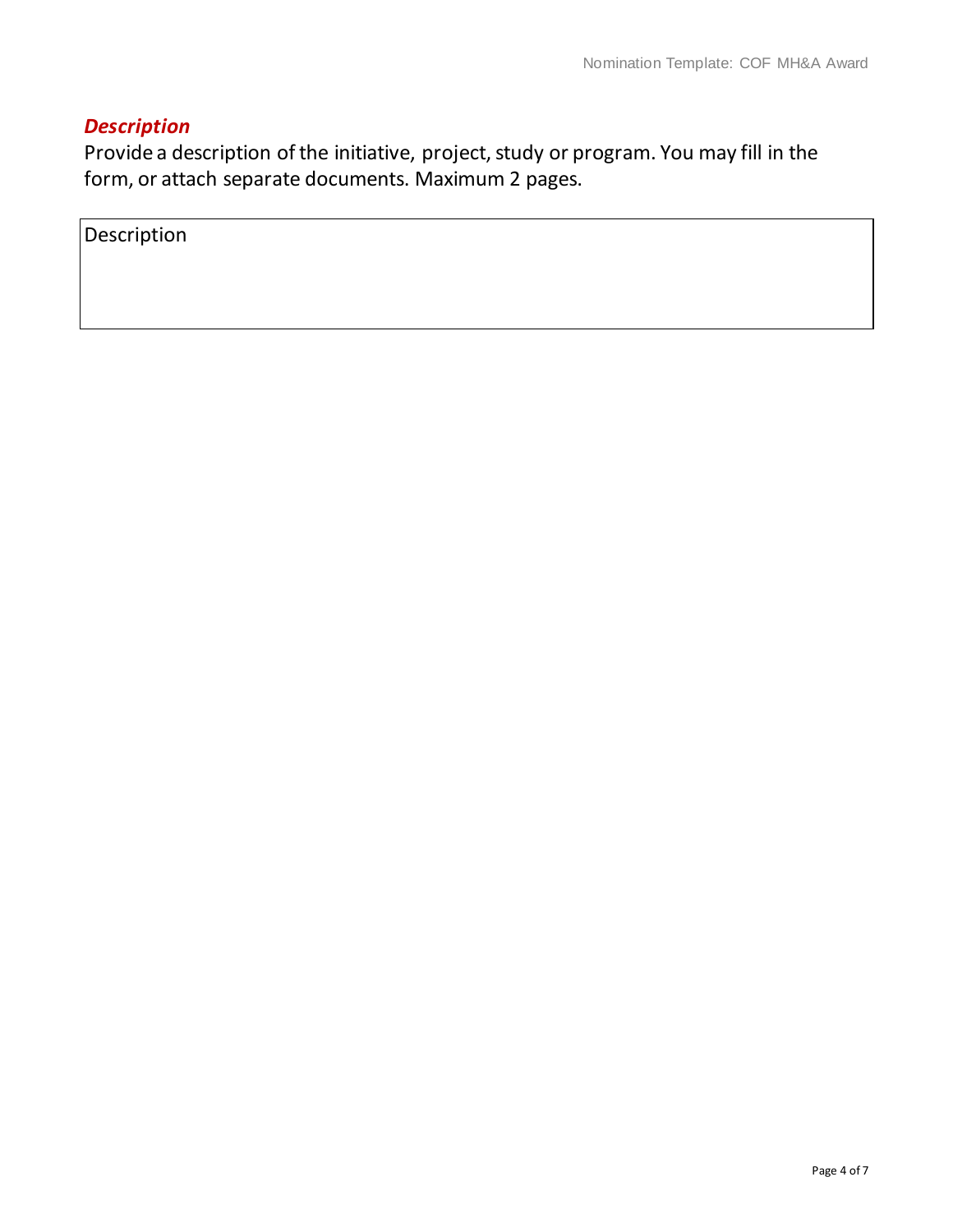#### *Outcomes*

Provide a description of the anticipated or actual outcomes/successes/achievements. Maximum 1 page.

**Outcomes**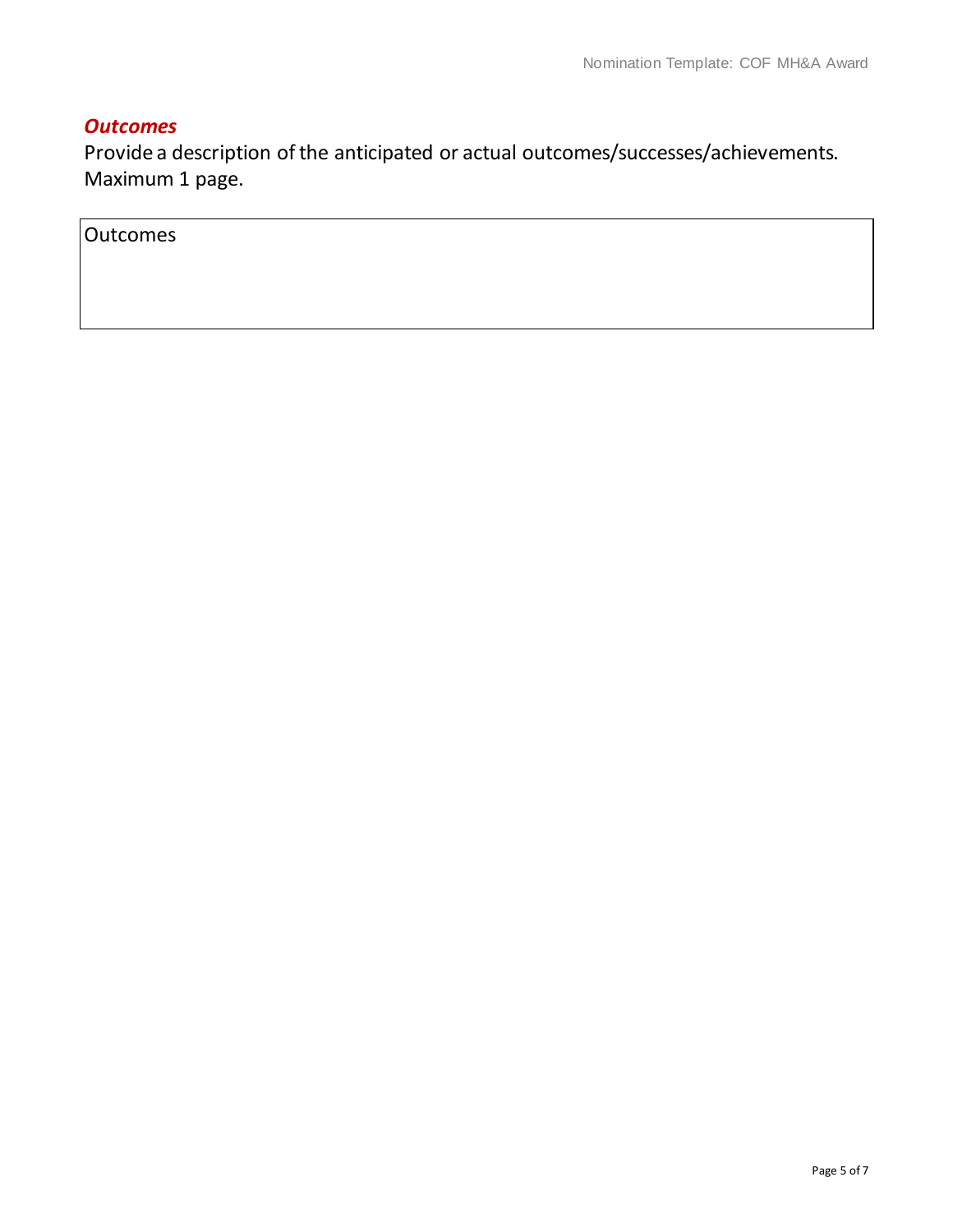### *Innovation*

Provide a description of how the initiative, project, study or program embraces innovation. Maximum 2 pages.

Innovation